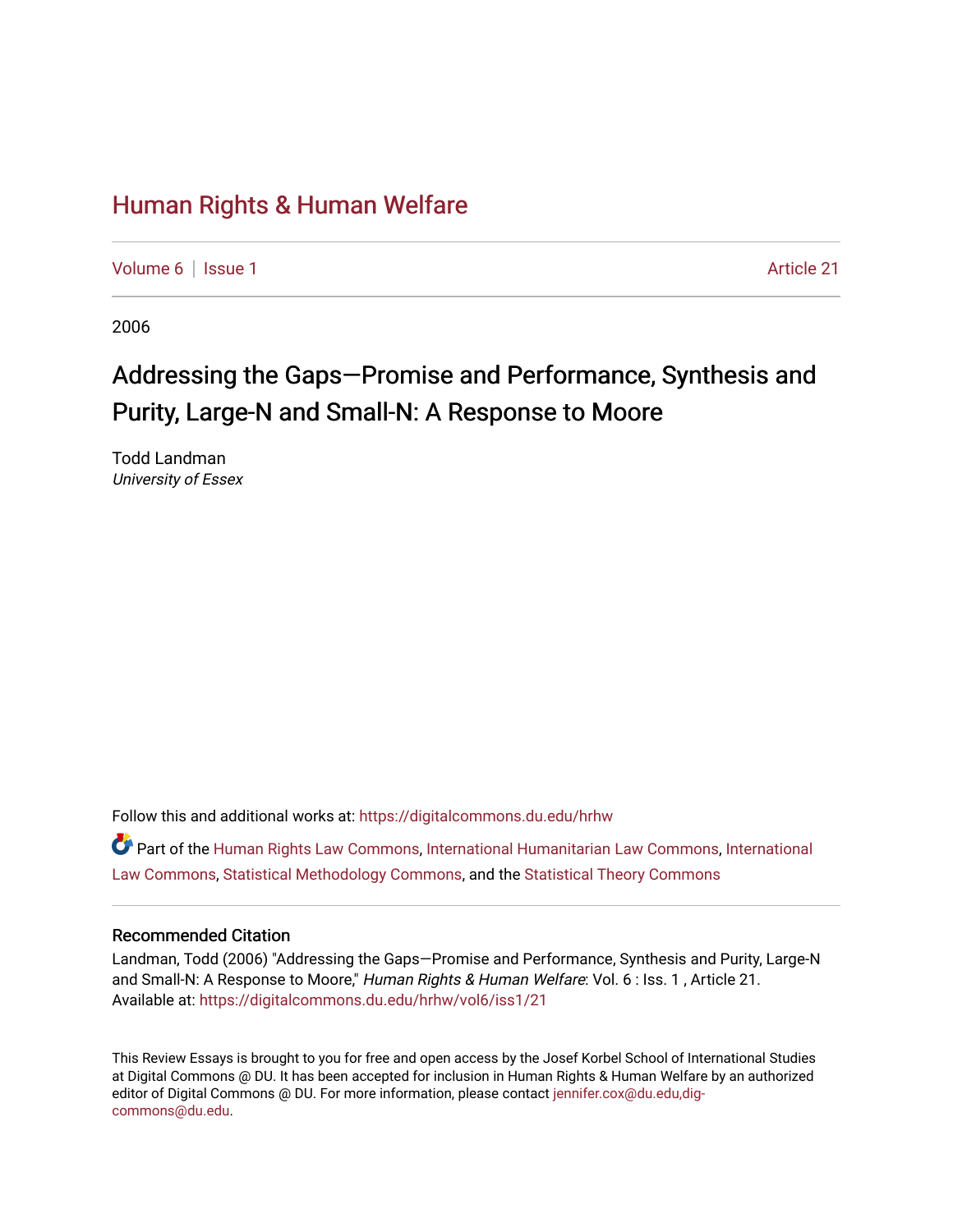## **Addressing the Gaps—Promise and Performance, Synthesis and Purity, Large-N and Small-N: A Response to Moore**

By Todd Landman

In his recent Review Essay, "Synthesis v. Purity and Large-N Studies: How Might We Assess the Gap between Promise and Performance?," Will Moore explores the large issues concerning the gap between the promise and performance of international human rights norms and institutions, the trade-offs between theoretical synthesis and purity, and the utility of large-N statistical analysis. I am naturally flattered and honored that my new book, Protecting Human Rights (2005a), features as a lens through which Moore centers his examination. And, I am in agreement with most of what Moore has to say with direct reference to the book. Indeed, who could possibly object to having his or her book described as a landmark study, as having high quality statistical work that sets a new standard, and as having a model specification that cannot be ignored in future research in this field?

Moore also appears convinced by the general inference that international human rights instruments have a significant but limited impact on the actual human rights practices of states—a finding which is conditioned by larger processes of democratization, development, and global interdependence. Where Moore and I do differ, however, is on the degree to which different theories at the domestic and international level can be synthesized and on the overall utility of large-N statistical analysis for establishing substantive inferences that may be useful for policy advice and action to be taken by human rights practitioners. My brief response to Moore's essay addresses these two concerns in turn.

My own intellectual formation was borne of a quest to move beyond what Gabriel Almond (1990) called the "separate tables" of political science and to confront political puzzles using the insights provided by different theories. I have thus been heavily influenced by Mark Lichbach's (1997) attempt to unify rational, structural, and cultural perspectives at the domestic level through Talcott Parson's idea of the "socially embedded unit act," where any understanding of individual choice must take into account the social structures and ideational environment in which individuals make such choices. Having been engaged in comparative research for many years, Protecting Human Rights provided an extra theoretical challenge in looking at state action in a similar fashion. Indeed, it seemed largely unhelpful to view state action in some kind of vacuum, where ideas and structures had no bearing. In this way, Wendt's (1999) attempt to unify the material and ideational theories of international relations and Ruggie's (1982) notion of "embedded liberalism" proved particularly attractive in trying to explain the overall growth and effectiveness of the international human rights regime.

The international human rights regime presents a significant puzzle for political science, since the human rights community has "constructed" the regime through the vehicle of inter-state treaty instruments in order to constrain the actions of states towards their own citizens (Donnelly 1999). This notion of *constrained state action* applies to the international and national levels of analysis since norms articulated at the international level and their accompanying (albeit weak) structures for enforcement are meant to limit state action at the domestic level. Moore claims that my attempt to

1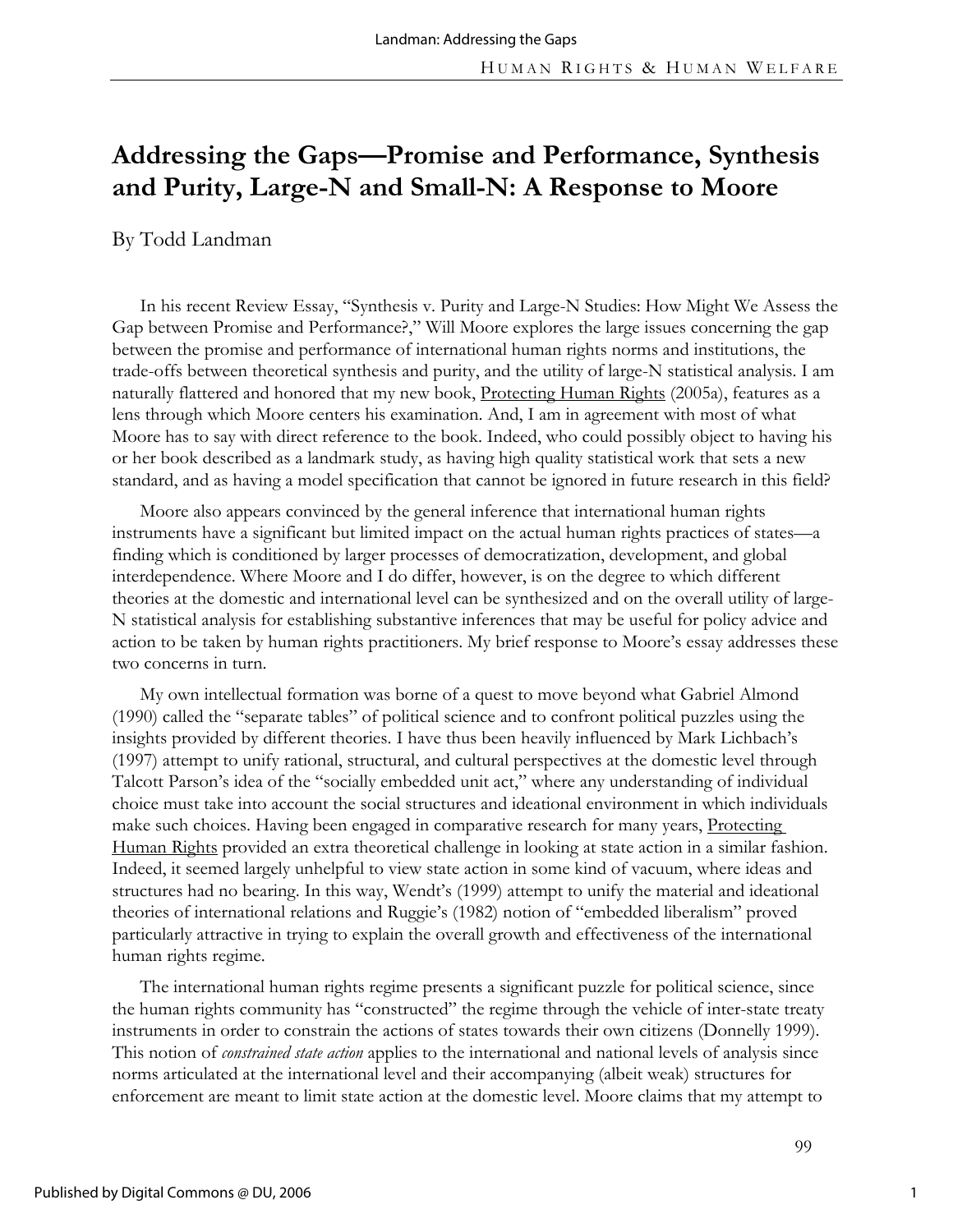synthesize large theoretical literatures from comparative politics, international relations, and international law to address this puzzle ultimately fails to specify the causal mechanisms at work that may explain the exact ways in which state action is constrained. He claims further that, at best, my attempt is a useful *insight* for why we might expect the international human rights regime to matter for the actual protection of human rights.

He is correct in identifying the absence of causal mechanisms, which in part is a function of the nature of the analysis (and the way in which I circumscribe the study so as to make it manageable). These are decisions that confront all researchers interested in providing incremental gains to knowledge. My initial hunch when thinking about embarking on the study was that the international human rights regime would not matter, but that I needed to understand why it might matter and then to design my research strategy around providing a reasonably fair test for whether or not it does matter. Positivistic lawyers were claiming that all human rights had been realized and that international law had an independent effect on state action. Hardcore realists were claiming that the international human rights regime does not matter (or it may only matter when great powers decide it matters). The comparativist in me kept thinking that the only way to really know was to test the question directly. In this sense, my theoretical insight led to the research design and construction of the large-N data set on treaties, rights, and other variables.

It is important to note that a greater specificity of causal mechanisms is in many ways a function of the research design and highlights the classic trade-off in comparative politics between the level of abstraction in our theoretical concepts and the scope of countries that feature in the comparison. My attempt to synthesize large bodies of theory led to a general set of claims about the possible effects of the international human rights regime that could then be tested. I thus sacrificed theoretical specificity for empirical generalization. More careful specification of the causal mechanisms in this instance would not have changed the research design greatly, nor would it have changed the findings in any great degree. Indeed, Gurr's seminal book Why Men Rebel (1970) develops the theory of relative deprivation that is quite precise in specifying causal mechanisms, and yet his statistical tests are conducted at the macro-level in similar fashion to my own, leaving open the possibility of other causal mechanisms at work (i.e., structural and/or rational mechanisms). Moore notes that I am unusually self-conscious about the limits of large-N statistical analysis. He is correct. It is borne of my other work on the trade-offs associated with different comparative methods for general issues in comparative politics (Landman 2000, 2003, and Forthcoming), as well as for specific issue area of human rights (Landman 2000 and 2006). I therefore explained carefully in the methods section and in the conclusion what the study cannot do and the kinds of questions it cannot address.

Moore's solution is to abandon the attempt at synthesis, provide greater specificity of concepts and causal mechanisms, and then provide tests using a smaller sample of countries, or engage in single-case analysis. He advocates raising the number of observations by engaging in complex statistical analysis at the country-level of the kind carried out to examine political violence in Peru (Ball *et al.* 2003) in order to test such a model. But even the very sophisticated "who did what to whom" data model for the quantitative deconstruction of human rights narratives combined with the equally sophisticated multiple systems estimation (MSE) of the kind used in Guatemala, Peru, and East Timor (Landman 2006: 107-125), can only tell us who the perpetrators were, who the victims were, and what the patterns of violations were. Patrick Ball, the main architect of this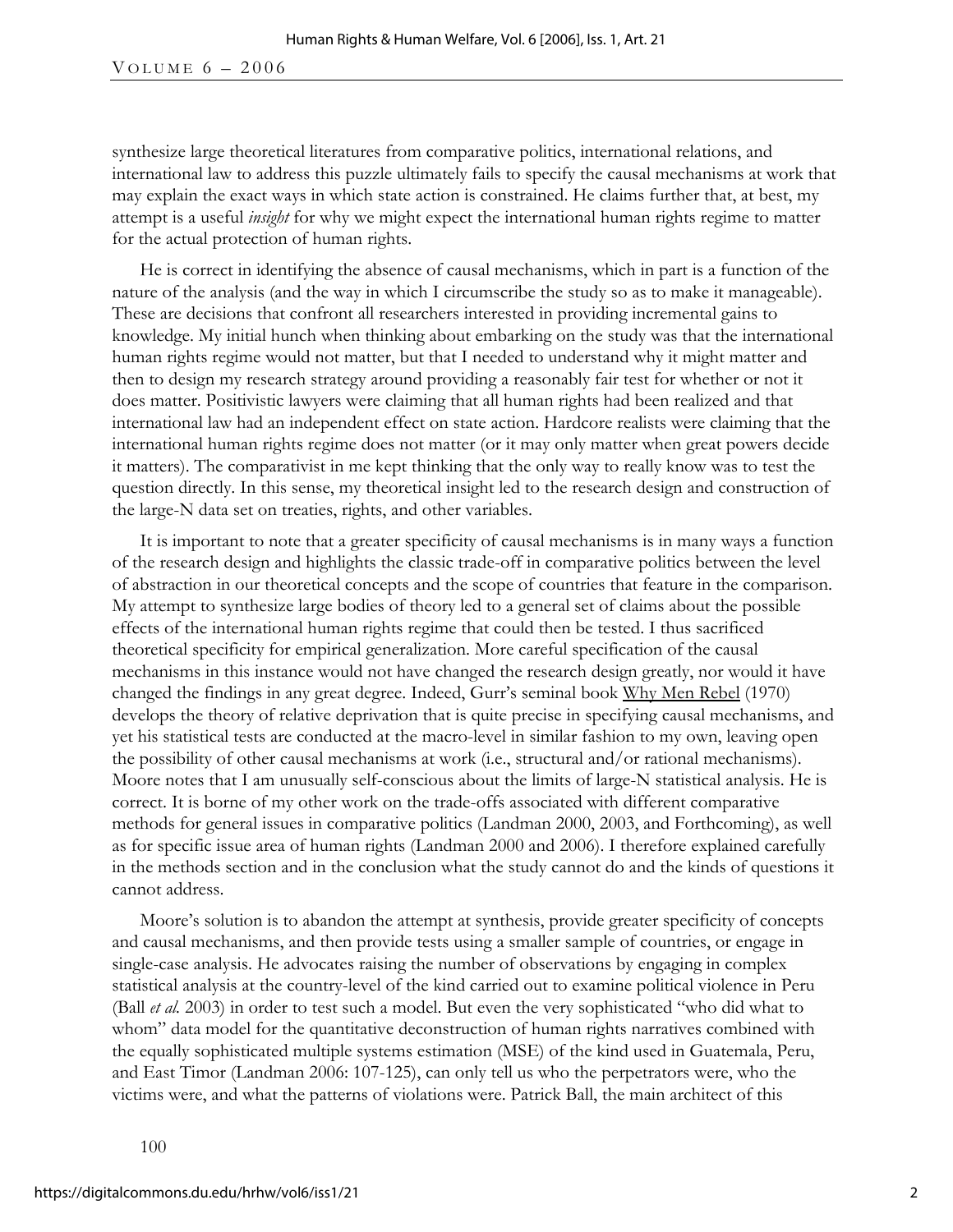method of statistical estimation would be the first to admit that statistics do not answer the "why" question. For that, we need theory.

So, the methodological discussion necessarily returns to the theoretical discussion. For human rights research, it seems that at present there remains a dearth of theorizing on the motivation for rights violations, the environment in which they are made possible, and the conditions under which they can be prevented (see Landman 2005b). But there are some notable exceptions. Poe (2004) has begun to develop an explanatory model of human rights violations based on the Most-Starr decision-making model, which could then be tested through large-N statistical analysis. Mitchell (2004) bemoans the knowledge gap from large-N statistical work on human rights, despite being a pioneer in the field, and develops a principal-agent account of large-scale human rights violations that he then tests across the case studies of the English Civil War, the Russian Civil War, and the Arab-Israeli conflict. Wantchekon and Healy (1999) develop a game-theoretic model of torture that has yet to be tested empirically. Risse, Ropp, and Sikkink (1999) develop a "spiral model" to explain how transnational advocacy networks have led to varying degrees of change in the human rights practices of states.

Would Poe's model provide insight for understanding rights abuses in single cases? Can Mitchell's model apply beyond the confines of his extreme examples? How can the parameters of a game theoretic account of torture be operationalized for empirical analysis? Can the "spiral model" be tested in other countries? These are questions that continue to drive the human rights research agenda, which I believe must begin to design research that triangulates evidence in new and imaginative ways. Can we "travel" along this continuum between the general and specific to build stronger theories of rights abuse? Paige's Agrarian Revolution (1975) specified a structural model of peasant revolution that was tested using both large-N and small-N statistical analyses. I believe this can and should be done for human rights. In Citizenship Rights and Social Movements (1997), Joe Foweraker and I compared the relationship between social mobilization and the protection of individual rights across the cases of Brazil, Chile, Mexico, and Spain, and Protecting Human Rights was in many ways inspired by what we did in that earlier study, where the gap between "rights in principle" and "rights in practice" was operationalized for a global sample (although finding global data on social mobilization has thus far proved elusive). So too, it seems we must begin to specify theories and design our research to compare findings from one level of analysis to those conducted at another level.

I believe that Protecting Human Rights is one attempt to identify a set of problems in this general area of research, where I begin to specify a set of explanations for why human rights norms and institutions might matter for actual human rights practices of states and develop a statistical protocol for testing these explanations. The data analysis supports the general expectations revealed through a consideration of dominant theories. In this sense, the "observable implications" (King, Keohane, and Verba 1994) of the theoretical considerations were by and large supported by the data. Where I could have done more was to say why human rights protection is better under democratic polities and why human rights protection is better in those states that are more engaged internationally. For example, democracies generally have better mechanisms for giving voice, stronger institutions for horizontal and vertical accountability, and a general set of value orientations that favor rights over tyranny. An individual actor embedded in such an environment, despite his or her true beliefs, will find it difficult to violate human rights in any systematic fashion. Such

3

101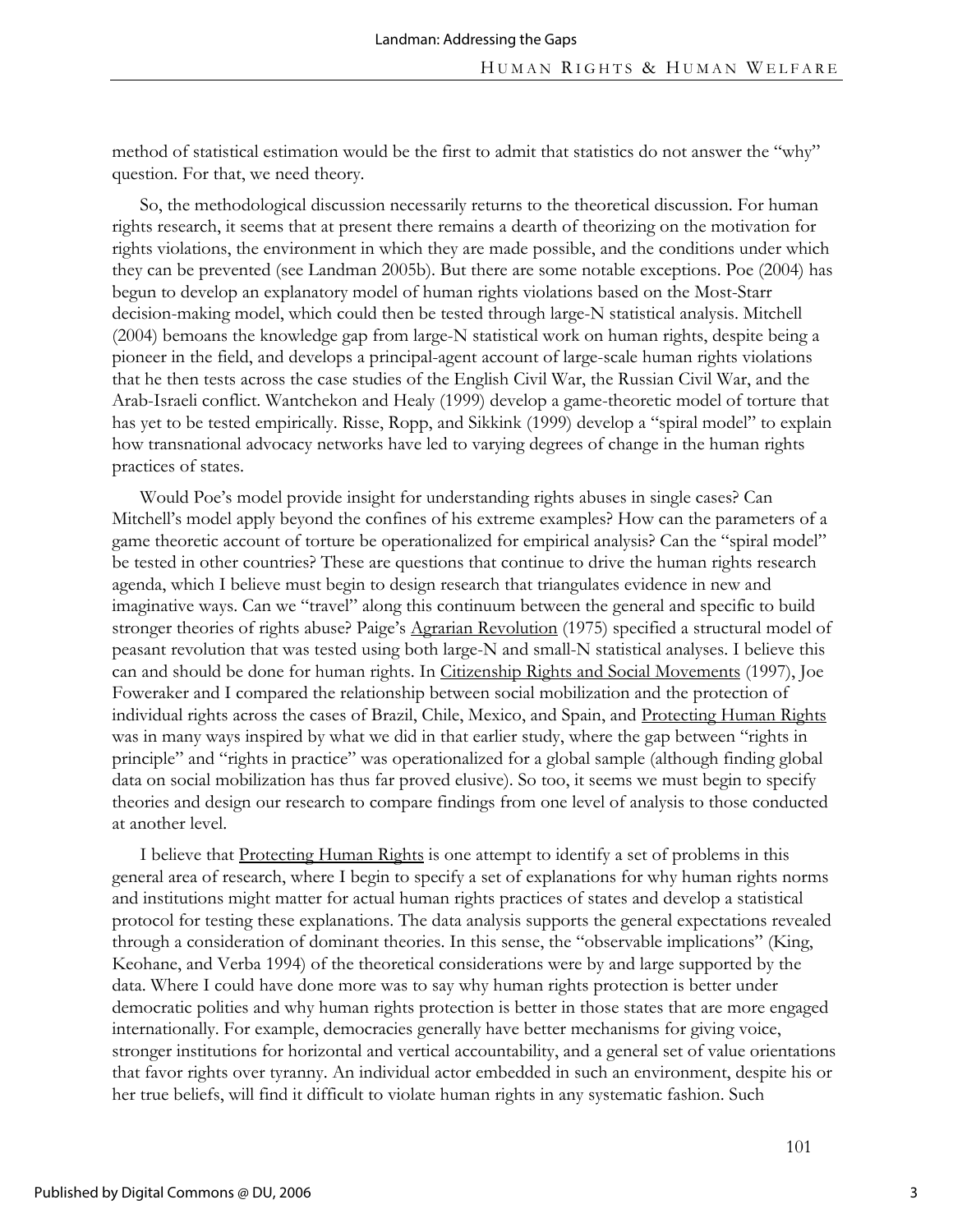argumentation is analogous to Sen's reasoning in explaining why no democracy in the world has ever experienced famine. Does he provide a causal mechanism for his claim? No. He provides a theoretical insight to explain his empirical generalization. At the international level, states that are democratic, that have been open to the activities of international organizations, and that engage with other states across a range of other issue areas and policy communities, will find it difficult to violate human rights in any systematic fashion. Does this mean that some individuals will violate human rights? Of course. Does this mean that some states will continue to violate human rights? Of course. Does it mean that international norms and mechanisms for the protection of human rights do not matter? The answer provided in Protecting Human Rights is "of course not."

### **References**

- Almond, G. (1990). "Separate Tables: Schools and Sects in Political Science," in G. Almond, A Discipline Divided: Schools and Sects in Political Science. Newbury Park and London: Sage Publications, 13-31.
- Ball, P. B., J. Sulmont Asher, and D. Manrique. (2003). How many Peruvians have died? Washington, DC: American Association for the Advancement of Science (AAAS). http://shr.aaas.org/hrdag/peru/aaas\_peru\_5.pdf.
- Donnelly, J. (1999). "The Social Construction of Human Rights" in T. Dunne and N. Wheeler (eds.), Human Rights in Global Politics. Cambridge: Cambridge University Press, 71-102.
- Foweraker, J. and Landman, T (1997) Citizenship Rights and Social Movements: A Comparative and Statistical Analysis, Oxford: Oxford University Press.

Gurr, T. R. (1970). Why Men Rebel. Princeton: Princeton University Press.

- King, G., Keohane, R. O., and Verba, S. (1994) Designing Social Inquiry: Scientific Inference in Qualitative Research, Princeton: Princeton University Press.
- Landman, T. (2000). Issues and Methods in Comparative Politics: An Introduction. London: Routledge.

\_\_\_\_\_\_\_\_. (2002). "Comparative Politics and Human Rights." *Human Rights Quarterly*, 24 (4): 890- 923.

\_\_\_\_\_\_\_\_. (2003). Issues and Methods in Comparative Politics: An Introduction, (Second Edition). London: Routledge.

\_\_\_\_\_\_\_\_. (2005a). Protecting Human Rights: A Comparative Study. Washington, DC: Georgetown University Press.

\_\_\_\_\_\_\_\_. (2005b). "Review Article: the Political Science of Human Rights," *British Journal of Political Science*, 35 (July): 549-572.